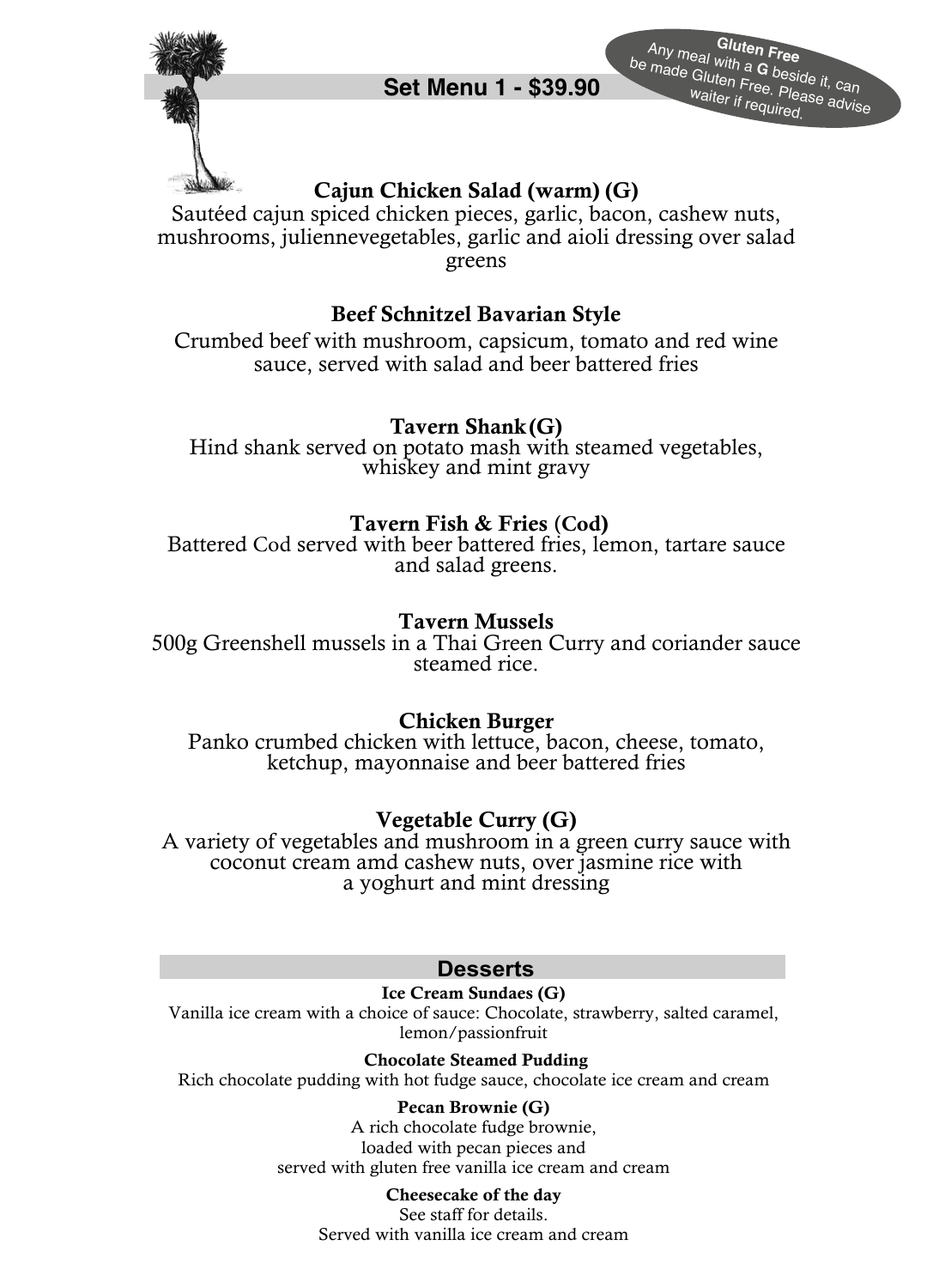

**Gluten Free** Any meal with a**<sup>G</sup>**beside it, can be made Gluten Free. Please advise **Set Menu 2 - \$49.<sup>90</sup>** waiter if required.

# Ribeye Steak

Ribeye steak with beer battered fries and green salad with your choice of creamy peppercorn sauce, mushroom sauce or garlic butter

## Southern **Cod** (G)

Crumbed or battered Cod fillets served with tartare sauce, kumara wedges and steamed vegetables

## Seafood Fettuccine

A variety of seafood in creamy garlic sauce with mushrooms, capsicums and julienne vegetables with a side of parmesan cheese

# Southern Chicken (G)

Grilled chicken breast, topped with a creamy garlic, bacon & onion white wine sauce. Served with gourmet potatoes & steamed vegetables

## Lamb Shanks (G)

Two old fashioned style lamb hind shanks served on potato mash, topped with whiskey and mint sauce, steamed vegetables and hollandaise sauce.

# Vegetable Curry (G)

A variety of vegetables and mushroom in a green curry sauce with coconut cream amd cashew nuts, over jasmine rice with a yoghurt and mint dressing

## **Desserts**

**Ice Cream Sundaes (G)**  Vanilla ice cream with a choice of sauce: Chocolate, strawberry, salted caramel, lemon/passionfruit

**Chocolate Steamed Pudding** Rich chocolate pudding with hot fudge sauce, chocolate ice cream and cream

> **Pecan Brownie (G)** A rich chocolate fudge brownie, loaded with pecan pieces and served with gluten free vanilla ice cream and cream **Cheesecake of the day** See staff for details. Served with vanilla ice cream and cream